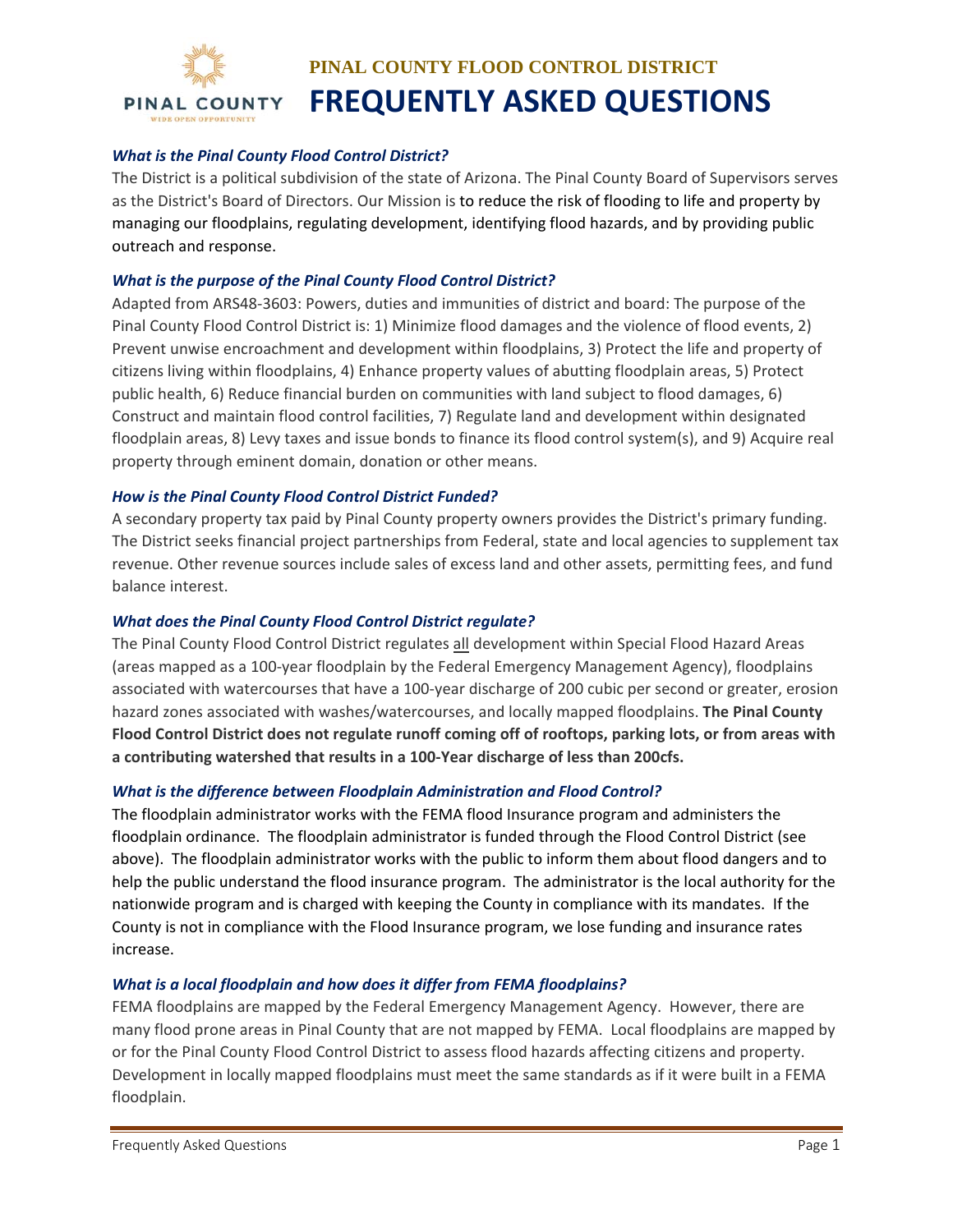

## *The wash on my property is eroding or experiencing sediment deposition, what should I do?*

Erosion, lateral migration, and sedimentation within washes is considered a natural process and is expected to occur. This is why Pinal County requires structures to be set back from the banks of a wash. It is recommended that the wash be left alone in its natural state because altering it can have unintended consequences. If existing structures are being threatened by erosion or lateral migration from a wash, it is recommended that you consult with an Arizona Registered Professional Engineer. An engineer can evaluate the situation and make a recommendation to protect the structure. Note that a floodplain use permit may be required before making any improvements to the site or changes to the wash.

# *I experienced property/structure damage from a flood, what assistance can the Pinal County Flood Control District provide me?*

If your house or property was flooded during a storm event you should contact the Pinal County Flood Control District. A representative will contact you and/or visit the site to review the cause of the flooding and can provide information on how to remediate the damage to the structure or property. District staff can provide maps and additional resources that may help protect the property and structures from future flood events. Note that a floodplain use permit may be required to undergo repair to structures or alteration of property.

Other than providing advice and information, the District is limited in the type of assistance that can be provided to residents. The Pinal County Flood Control District is prohibited from spending public money on private property. Pinal County can only expend resources on public infrastructure or on projects that result in benefits to the public. It is the sole responsibility of property owners to perform any necessary work on their own private properties and obtain any necessary permits. This may include non-county maintained roadways as well as private easements. However, assistance for storm or flood damage recovery may be available from various charitable or volunteer organizations. Please contact Pinal County Emergency Management at 520‐866‐6684 for more information.

Information regarding flood events is used to determine where funds should allocated for future improvements projects and where the floodplain maps may need to be updated.

#### *Who is responsible for maintenance of drainage facilities on or near my property?*

If you live in a subdivision, it is typically, the Homeowners Association responsibility to maintain drainage facilities, however, sometimes the individual property owners have responsibility as well. Consult the subdivision's plat, the grading and drainage plan, and/or the covenants, conditions and restrictions (CC&Rs) for more information. These documents should outline who is responsible for maintenance. On larger washes or regional drainage facilities, a local Flood Protection District or Pinal County may be responsible for maintenance.

#### *There's water in my retention basin, who comes out to help?*

Most retention basins in Pinal County are privately owned; Pinal County does not provide assistance with basin maintenance nor can we pump out retention basins. If you have a retention basin on your property then it is likely your responsibility to provide maintenance. Note that the Pinal County Drainage Ordinance requires that all retention basins drain within 36hrs via evaporation and/or percolation to prevent mosquito infestations.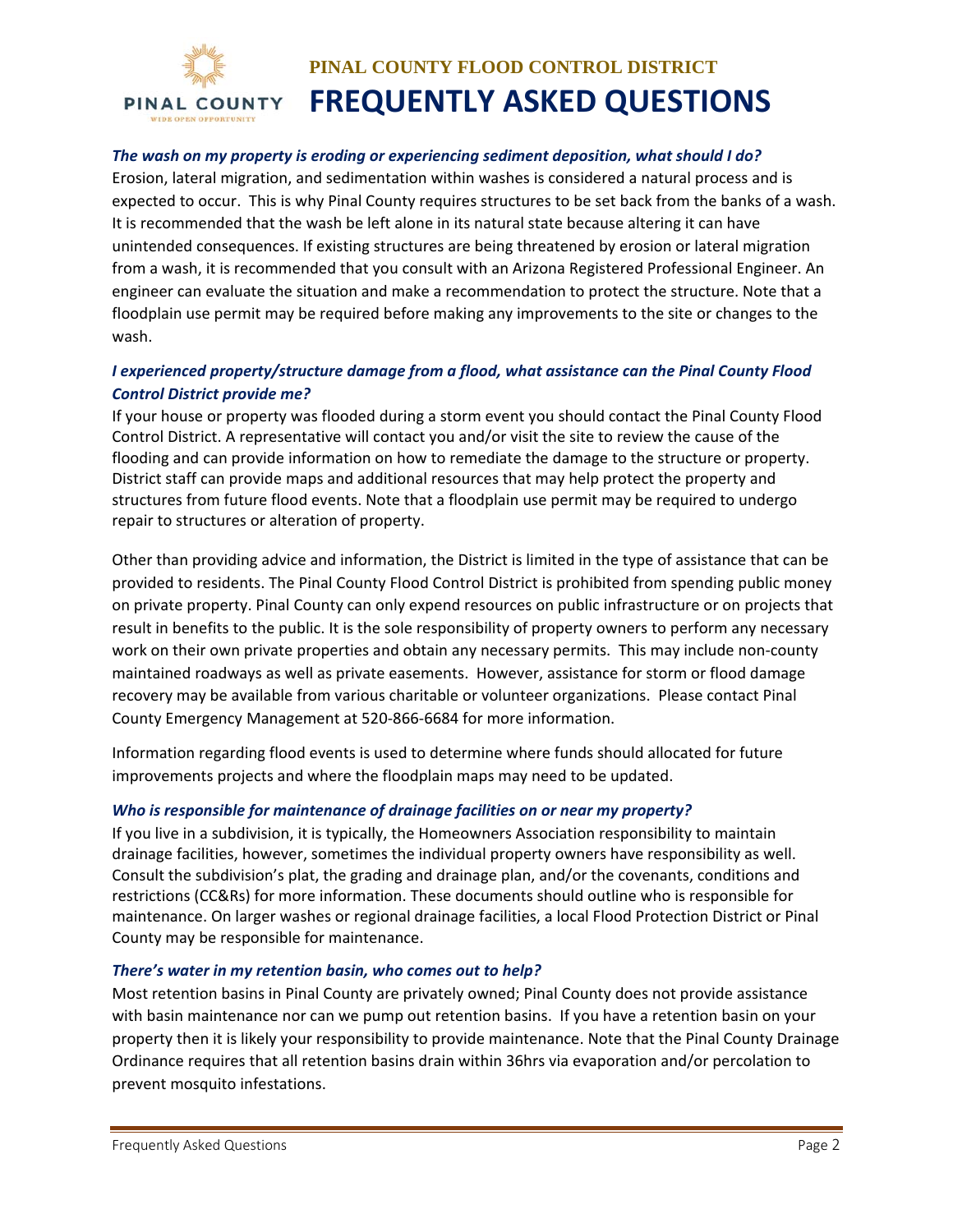

## *If I want to install a block wall or fence, are there any places I should avoid?*

Block walls and fences can create some of the most serious flooding problems. Avoid constructing walls across any channel or wash. If you need to cross a wash or channel, you may need to obtain a floodplain use permit and the crossing may need to be designed by an Arizona Registered Professional Engineer. Walls or fences should not encroach into any drainage easement, adversely affect the natural conveyance of flows, and must follow the Arizona Revised State Statute 48‐3613 for management of floodwater.

### *What is considered a wash?*

Offsite storm water drainage that is collected and concentrated in a channel or low point on the ground that carries water from an upstream area through a property and continues downstream of the property. Other names for washes include watercourse, arroyo, and channel.

### *Can I re‐route a wash on my property?*

Although generally not feasible in most situations, you can reroute a wash within your property provided that historic drainage patterns are maintained and the plan is engineered. That is to say that the wash must enter and exit the property *in the same location and in the same manner* such that there would be no negative affects to drainage on adjacent properties.

Rerouting a wash properly is a difficult endeavor that requires the services of an Arizona Registered Professional Engineer and permitting through the Pinal County Flood Control District. If not done properly, a rerouted wash could create a hazard and liability for you and your neighbors. In addition to this, you could be found in violation of several local, state, and federal laws and potentially face significant fines. Having an engineer analyze the wash protects you from liability and results in a proposed re‐route with no adverse impacts to adjacent property owners.

### *What is required for building in a floodplain?*

A floodplain use permit is required for any development that is proposed to occur in the floodplain. Supplemental documentation may also be required such as: An elevation certificate prepared by an Arizona Registered Professional Engineer or Arizona Registered Land Surveyor, a grading and drainage plan designed by a civil engineer, a drainage report or floodplain analysis, an engineered foundation plan (in some mobile home permitting situations), and various other documents may be required. Contact Pinal County Flood Control District at 520‐866‐6441 to find out what the specific permitting requirements will be for a particular property.

### *How far from a wash do I need to build my house? Why?*

All buildings must be set back from washes to add a means of protection from erosion and lateral migration of the wash's main channel. Pinal County requires a minimum setback of 50ft from the established bank of the wash. In some cases, very large washes will require a 300ft setback. The setback is measured from the bank of the wash. Setbacks can be reduced if an Arizona Registered Professional Engineer provides a report or analysis that states that a lesser setback will be safe or provides a design for bank protection within the wash.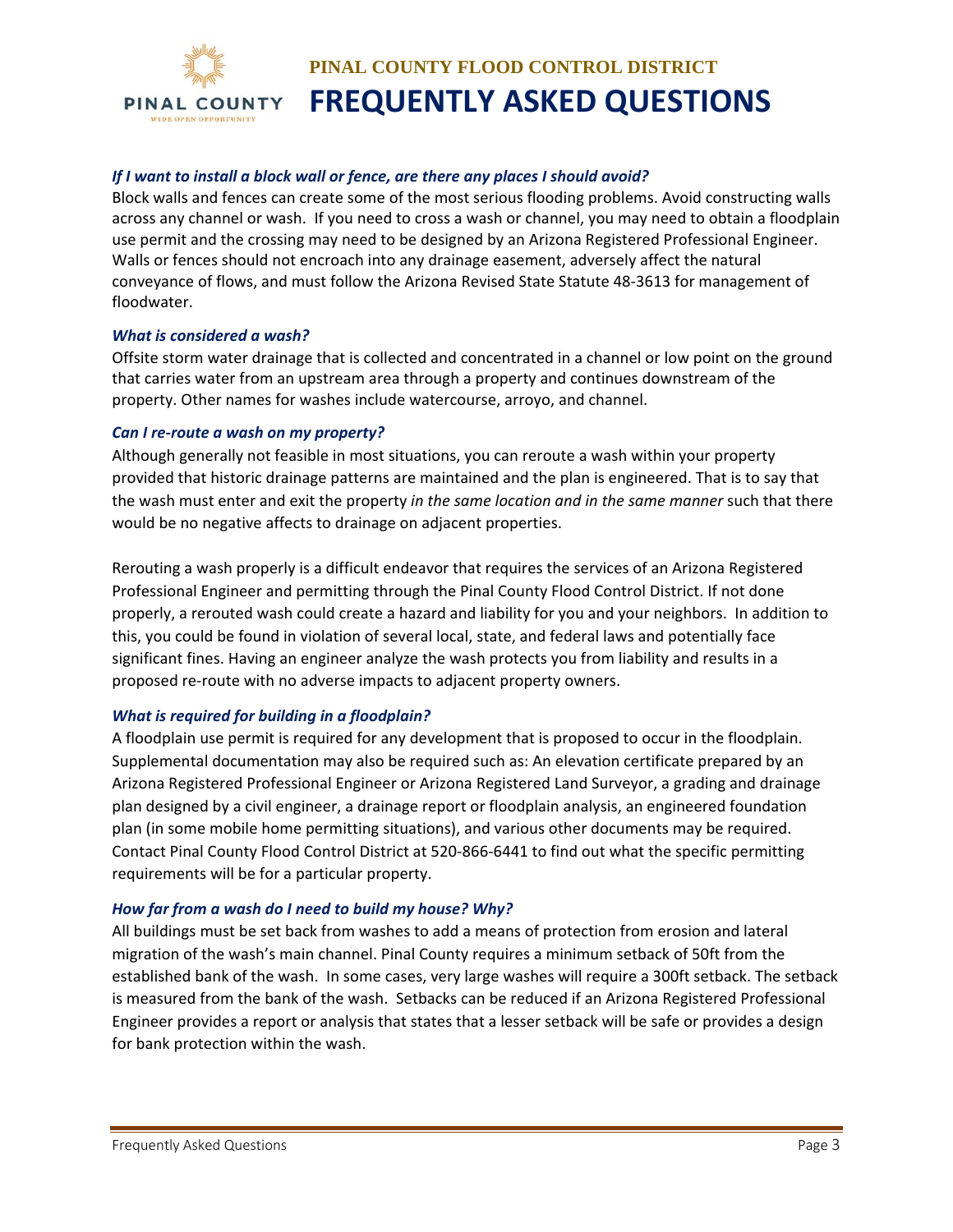

## *Is my property buildable?*

This is a difficult question that cannot be easily answered by Pinal County. An Arizona Registered Professional Engineer can determine the feasibility of placing a structure on a property given the characteristics of the site and the applicable regulations. Pinal County can only determine if a proposed structure will meet minimum standards and cannot comment on feasibility or build‐ability.

# I am looking at purchasing some property in Pinal County and need to know if it's a good investment. *Should I buy this property?*

This is a difficult question that cannot be answered by Pinal County. Pinal County cannot give real estate advice to the public. We can however provide you with information that can assist you in making a decision. Any records pertaining to a particular property can be obtained by submitting a public records request. http://pinalcountyaz.gov/Departments/PublicWorks/Pages/Documents.aspx

## Can I install a culvert on a wash crossing my property? How big does the culvert need to be?

All culverts crossing regulated washes/watercourse need to be designed by an Arizona Registered Professional Engineer. The required size of the culvert will depend on several factors including the characteristics of the wash, the location of the proposed crossing, and susceptibility to sediment deposition. Improperly designed or constructed culverts could create a flood hazard and liability for the owner and neighboring properties.

### *My neighbor filled in a wash, what can I do?*

By Arizona Revised State Statute 48‐3613 it is illegal for a person to divert, retard or obstruct the flow of waters in any watercourse without securing written authorization from the board of the district in which the watercourse is located. Altering a wash may also be a violation of Pinal County's Floodplain Ordinance. Please contact Pinal County Flood Control at 520‐866‐6411 to have the issue investigated. However, it is sometimes the case that Pinal County Flood Control doesn't have the authority to proceed with enforcement. In this case, the issue will be a civil matter between the person who filled in the wash and all damaged property owners. If you believe that your neighbor has impacted you, we recommend approaching your neighbor and calmly explaining the problem to them. If this effort to resolve the problem is unsuccessful, you may need to consider private litigation.

### *Why Would I Need Flood Insurance?*

The majority of Americans are unaware that homeowner's insurance policies do not cover them for damages associated with flooding, yet flooding is more common than fire damage. Would you ever think of not having fire insurance? Contact your insurance agent and ask about obtaining flood insurance through the National Flood Insurance Program.

### *How much does flood insurance cost?*

The cost of flood insurance depends on different factors. If the structure is located in a special flood hazard area (SFHA) then cost will partially depend on elevation of the structure. If the structure is outside a SFHA then it may be possible to get a Preferred Risk Policy at a greatly reduced rate. For a discount when purchasing flood insurance, be sure to tell your insurance agent that Pinal County has earned a level 7 in the Community Rating System. Flood Control District staff are available to answer specific questions about flood insurance and can help provide elevation certificate records, grandfathering letters, and flood zone determinations.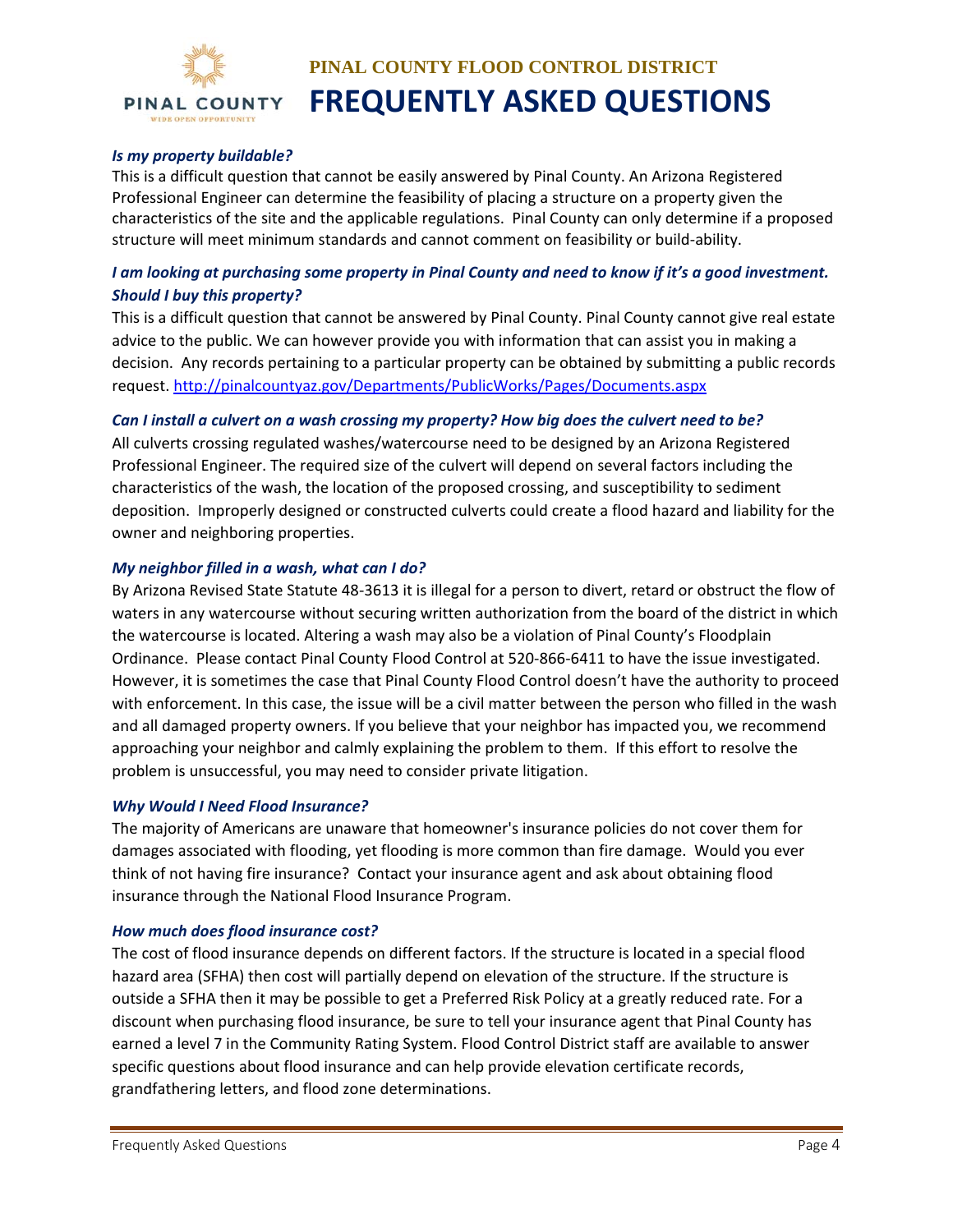

### *How much does an elevation certificate cost?*

If Pinal County has an existing elevation certificate for your property, we can provide you a copy at no cost. However, if we do not have an elevation certificate then you will need to hire an Arizona Registered Land Surveyor to complete one for you. The cost can vary significantly depending on a variety of factors and typically costs between \$500 and \$1,500. We recommend getting quotes from several surveyors before hiring one to complete your elevation certificate.

*There is water ponding after recent rains and now we have mosquitos. Can you help us?* Please contact the Environmental Health Department at 520‐866‐6864 or by visiting their webpage at http://www.pinalcountyaz.gov/EnvironmentalHealth/Pages/Home.aspx

#### *What is the best way to find out what flood zone a property is in?*

Flood Zone information is available from a number sources. You can view the maps on the Flood Control Map Viewer located at: http://www.pinalcountyaz.gov/InformationTechnology/Pages/GIS.aspx

To view the flood insurance rate maps and flood zone information on FEMA's website, go to: https://msc.fema.gov/portal/home

You can also submit a formal request to receive property specific information regarding flood zones and flood hazards by completing a form located at: http://www.pinalcountyaz.gov/PublicWorks/FloodControl/Pages/FloodInfoRequest.aspx

### I want to put in a shade structure for my animals. Does that require a flood plain use permit?

If the shade structure is within a floodplain then a floodplain use permit is required. A shade structure will need to be constructed out of flood resistant materials (for the areas located below the flood elevation. In addition, the property owner may need to sign and submit a non-conversion agreement which is a document that ensures that the property owner will not convert the shade structure into an enclosed, habitable structure in the future.

#### *How much extra time is involved in permitting when a floodplain use permit is required?*

This depends on the complexity and type of floodplain use permit that is being applied for as well as the quality of the documents that are being submitted with the permit application. For single family homes and most residential development, a floodplain use permit can often be issued within 2‐5 weeks of submittal. This is to allow time for District staff to complete a compliance review and for the applicant to address any comments or problems with their permit. In many cases a floodplain use permit can be issued before the building permit is approved. More complicated permit applications can take several months to be approved. A chart showing the Pinal County Flood Control District's official review time frames, is located at:

http://www.pinalcountyaz.gov/PublicWorks/FloodControl/Pages/FloodplainPermit.aspx

The culverts under the roadway are blocked with debris. Who do I call to get them cleaned out? Please contact the Public Works, Road Maintenance Branch at 520‐866‐6419 or by emailing PCRoadMaintenance@pinalcountyaz.gov